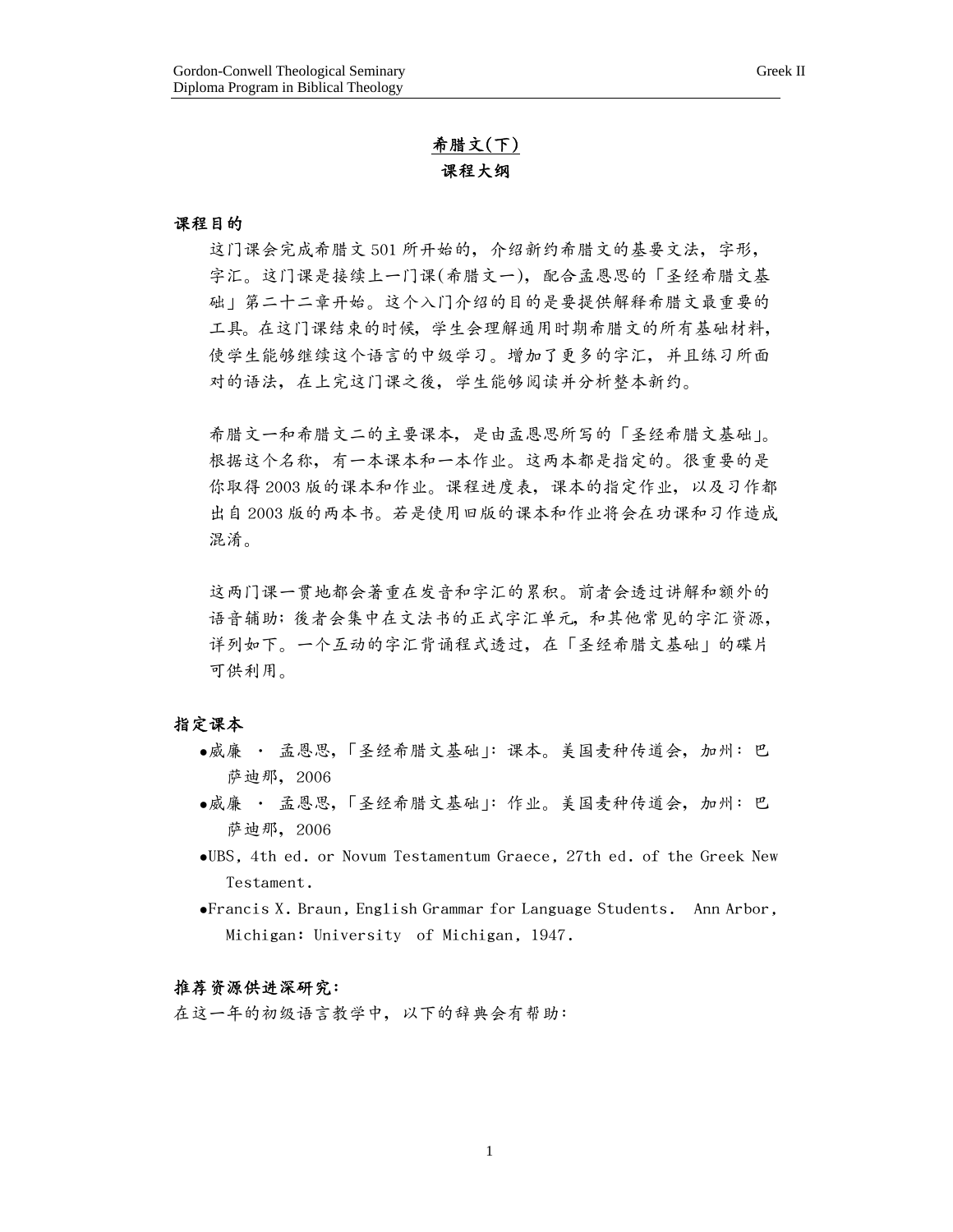- A. 中級希臘文法和語法教科書:
	- a. James A. brooks and Carlton L. Winbery, Syntax of New Testament Greek. Lanham, Maryland: University Press of America, 1979.
	- b. Ernest Dewitt Burton, Syntax of the Moods and Tenses in New Testament Greek. Grand Rapids, Michigan: Kregel, 1976. (A reprint of the 3rd ed., published by the University of Chicago Press in 1900)
	- c. H.E. Dana and R. Mantey, A Manual Grammar of the New Testament. New York, New York: Macmillan, 1927.
	- d. William D. Mounce, The Morphology of Biblical Greek. Grand Rapids, Michigan: Zondervan, 1994.
	- e. William B. Wallace, Greek Grammar Beyond the Basics: Am Exegetical Syntax of the New Testament. Grand Rapids, Michigan: Zondervan, 1996. (市面上最好的!)
	- f. Maximilian Zerwick, Biblical Greek. Translated by Joseph Smith. Rome, Italy: EPIB, 1963.
- B. 標準辭典:
	- a. Walter Bauer, A Greek-English Lexicon of the New Testament and Other Early Christian Literature.
	- b. Revised and edited by Frederick William Danker. Based on previous English editions translated and adapted by W.F. Arndt and W.F. Gingrich, and augmented by F.W. Danker. 3rd ed. Chicago, Illinois: University of Chicago Press, 2000. (针对新约和那个时期, 标准的辞典)
	- c. Henry George Liddell, Robert Scott, et al., A Greek-English Lexicon, 9th ed. Oxford, England: Clarendon Press, 1940. (針對所有的希臘文,包括古典時期)

### 課程要求

请注意:这是一门二十周学习的课程。课程进度表(包括每周的指定作业, 還有小考和考士)都已經分散在二十週。

一般來說,每一週會要求文法書的一章。在一個合理範圍的變動之內,試 著确立一个学习的进度表,是每一周一致的。

I. 指定的閱讀和學習 这门课依据孟恩思的课本,「初级圣经希腊文」的大纲。这门课的目标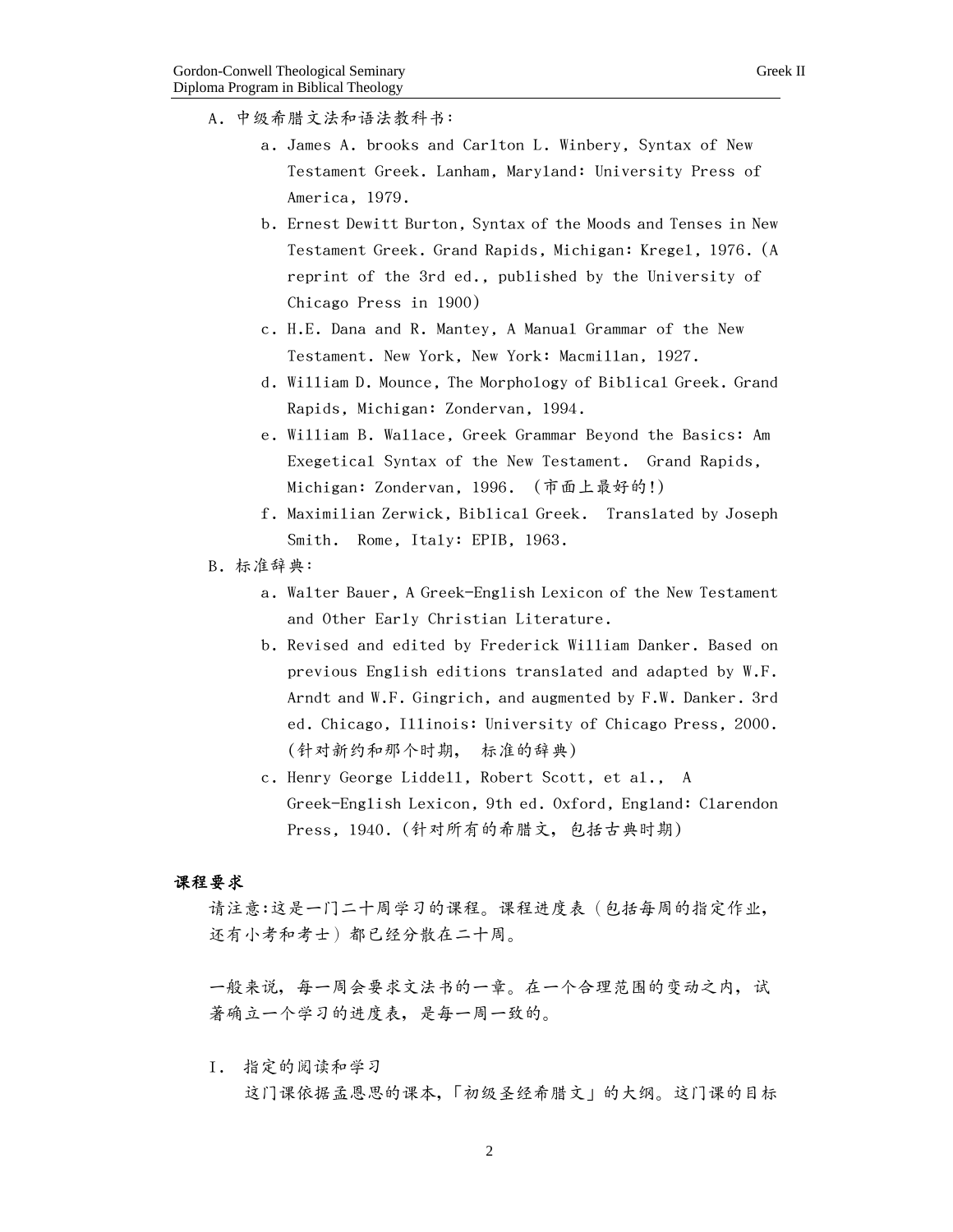是完成第二十二至三十五章。每一课会由一个讲解做介绍,并且会集 中在课本的一章或一个单元,作业中的习题, 并且经常有一些补充资 料,用來複習和進一步地練習你目前正在學習的文法。

「在继续下一课之前,你必须好好学习每一课的内容,包括字汇。」 正如我在希腊文 501 一开始说过,要学好这门课的关键很简单:不要 落後! 每一日都是希腊日! 这门课到了最後, 你也会被要求阅读出自 約翰壹書的三段經文,作為小考 8,9,10 的準備。

这项阅读的目的是将你所学的,开始应用在自己独力阅读新约上。在 回答這些小考的問題時, 你可以使用一份沒有註記的約翰壹書。

II. 背誦

背诵正规的字汇单元是指定要求。你应当将目标设定在,到了每一章 教完的那一周结束时,该章的字汇都背起来了。不同的小考和段考只 会测试字汇, 从希腊文到英文;也就是说, 你不会被要求用希腊文写 出字汇的单字。在掌握字汇上要努力不懈。不要落後!

你也會被要求背誦選定的詞形變化表,正如課程進度表和課本所指明 的。

III. 完成作业习题和整句翻译的作业

作业习题的单数题句子翻译是指定作业,必须和每一课一起完成, 还 有八题补充的英翻希整句翻译作业。你会被要求在每一次的段考,确 认作业习题和整句翻译的作业已经完成。

作业习题和整句翻译作业不用交给讲师,而是供你自己使用。当然, 这是起码的要求。作业复习习题不是指定的,却是绝对值得去做,还 有每一课其馀的句子。在作业中你做得愈多,你就会将内容学习得更 好!

确定你切实地掌握所有指定的习题。这意指你应当了解字形(拼字) 和每一个习题中,每一个希腊文单字的使用。

例如,如果一个特定的习题有一个动词,你应当能够提供所有的分析 资料,包括动词字根。课本特别注意如何辨认并分析不同的动词和非 動詞的字形。